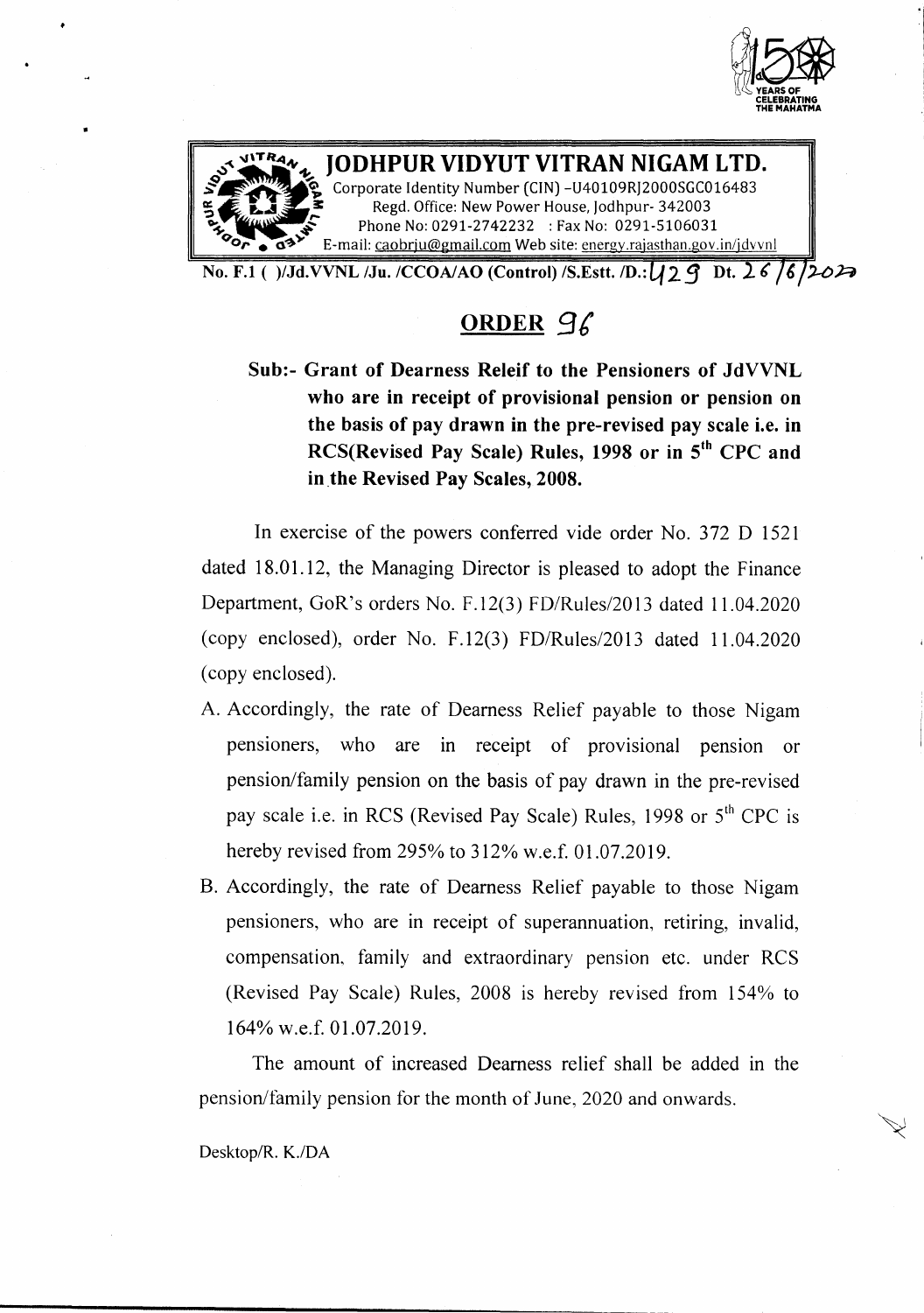

Payment of arrears of Dearness Relief i.e. 295% to 312% or 154% to 164% for the period from 01.07.2019 to 31.05.2020 shall be paid in one installment i.e. with the pension/family pension of June, 2020. Encl:- As above.

**By** Order, *~Jk* **(Dr. S.K.GOfltl)**

## **Chief Controller of Accounts**

Copy to the following for information and necessary action:-

- 1. The Secretary (Admn.), JDVVNL. Jodhpur.
- 2. The Company Secretary, JdVVNL, Jodhpur.
- 3. The Chief Engineer  $\qquad \qquad$ ), JdVVNL, ... ... ... ...
- 4. The Addl .Chief Engineer ( ), JdVVNL, ... ... ... ...
- 5. The Chief Accounts Officer ( ), JdVVNL, ...........
- 6. The Addl. Superintendent of Police (Vig.), JdVVNL, Jodhpur.
- 7. The Dy. Superintendent of Police (Vig.), JdVVNL, Jodhpur/Jalore/Bikaner.
- 8. The Superintending Engineer ( ), JdVVNL,......
- 9. The Superintending Engineer (IT), Jodhpur Discom, Jodhpur for uploading the order on Jodhpur Discom's site.

10.The TA to Managing Director, JdVVNL, Jodhpur/Jaipur.

- 11.The Joint Director Personnel, JdVVNL, Jodhpur.
- 12.The Sr. Accounts Officer *I* Accounts Officer ( ), JdVVNL, ... .....
- 13.The Public Relation Officer, JdVVNL, Jodhpur.
- 14. The Dy. Director ( ), JdVVNL,...
- 15. The Executive Engineer ( ), JdVVNL,..............
- 16. The Personnel Officer ( ), JdVVNL, ... ... ...
	-
- 17.The *TAlPA* to Director (Technical/Finance), JdVVNL, Jodhpur.

 $\rightarrow$ 

**Accounts Officer** (Contro **Jodhpur Discom, Jodhpur**

Desktop/R. *K.lDA*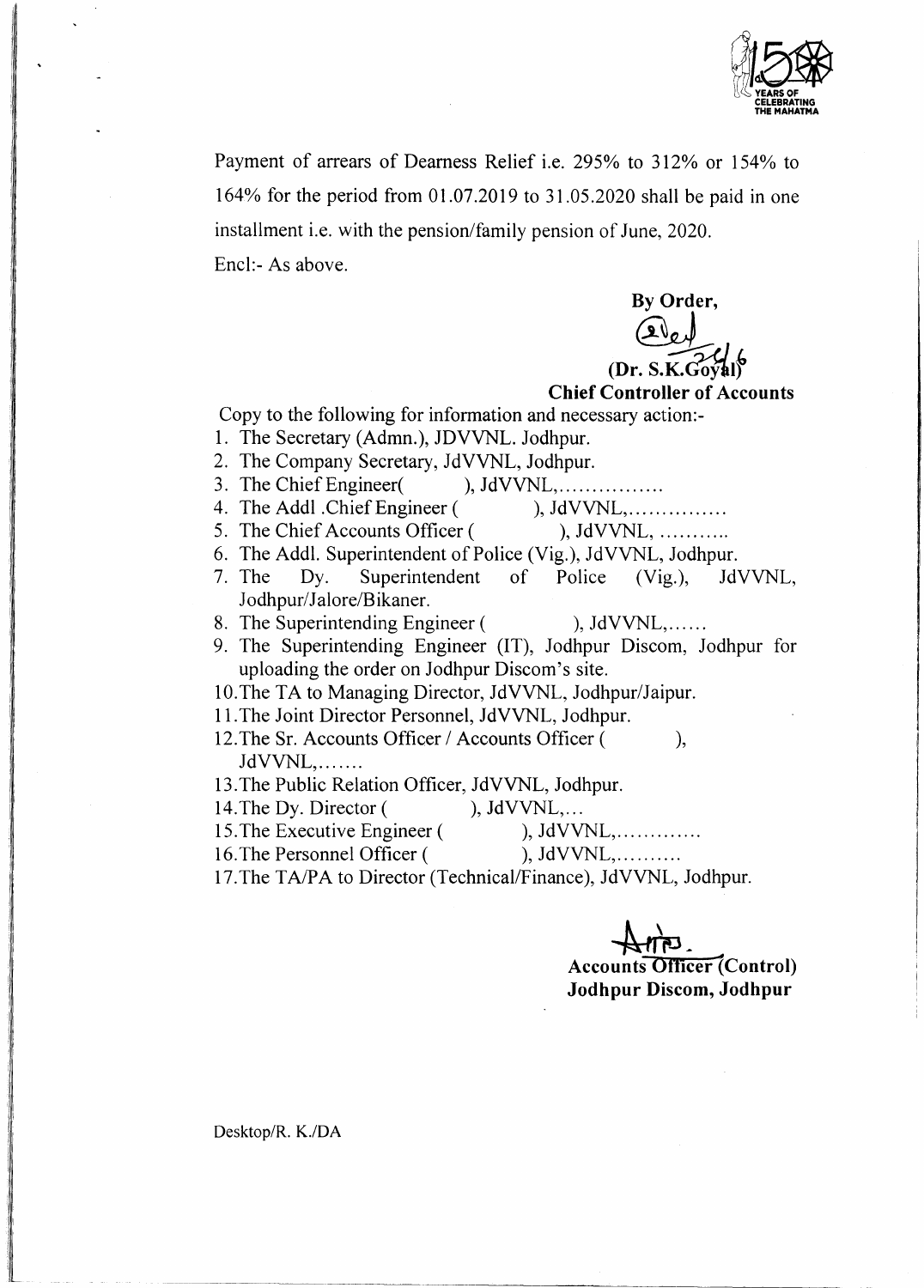# GOVERNMENT OF RAJASTHAN FINANCE DEPARTMENT (RULES DIVISION)

F. 12(3} FD/Rulesl2013 Jalpur, dated: <sup>i</sup> *'/04 , :l.O:2.0*

 $108$ 

### ORDER

# Sub :- Grant of Dearness Relief to State Government Pensioners who are in receipt of provisional pension or pension on the basis of pre-revised rescription is a RCS (Revised Pay Scale) Rules, 1998 or in 5<sup>th</sup> CPC

The Governor is pleased to order that the existing rate of Dearness Relief i.e. 2950/0 on basic pension *I* family pension plus dearness pension sanctioned vide Finance Department Order No. F.12(3)FD/Rules/2013 dated 27-5-2019 to the State Government Pensioners who are in receipt of provisional pension or pension *I* family pension on the basis of pre-revised pay scale i.e. in RCS (Revised Pay Scale) Rules. 1998 or 5<sup>th</sup> CPC is hereby revised to 312% w.e.f. 01-07-2019.

For the purpose of this order-

- (i) Pension/Family Pension in the case of pre-01.09.1996 retirees and where Family Pension was sanctioned prior to 01.09.1996, means the Consolidated Pension or Consolidated Family Pension. as the case may be. effective from 01.09.1996 in terms of Finance Department Memorandum No. F.15(2)FD(Rules)/98 dated 21.03.1998 & 15.04.1999 and Memorandum No. F. 15(5)FDJRules/98 dated 11.06.1998.
- (ii) In the case of pensioners who retire from service on or after 01.09.1996 or where family pension is sanctioned for the first time on or after 01.09.1996. Pension/Family Pension means the Basic Pension/Basic Family Pension. as the case may be, in terms of Finance Department Notification No. F.15(3)FD(Rules)/98 dated 21.03.1998.
- (iii) Other provisions governing grant of dearness relief to pensioners such as regulation of deamess relief during employment *I* re-employment. regulation of dearness relief where more than one pension is drawn etc.. will remain unchanged.
- (iv) This order shall also be applicable in case of Pensioners/Family Pensioners who are in receipt of provisional pension.
- (v) This order shall not be applicable in case of Old Age PensionS, Political Pensions or any other kind of similar pensions, which are not related to the service rendered under Government.

*Contd .•... 2*

Collisemmer Desktow-DA ask DA Order 5th 6th.dock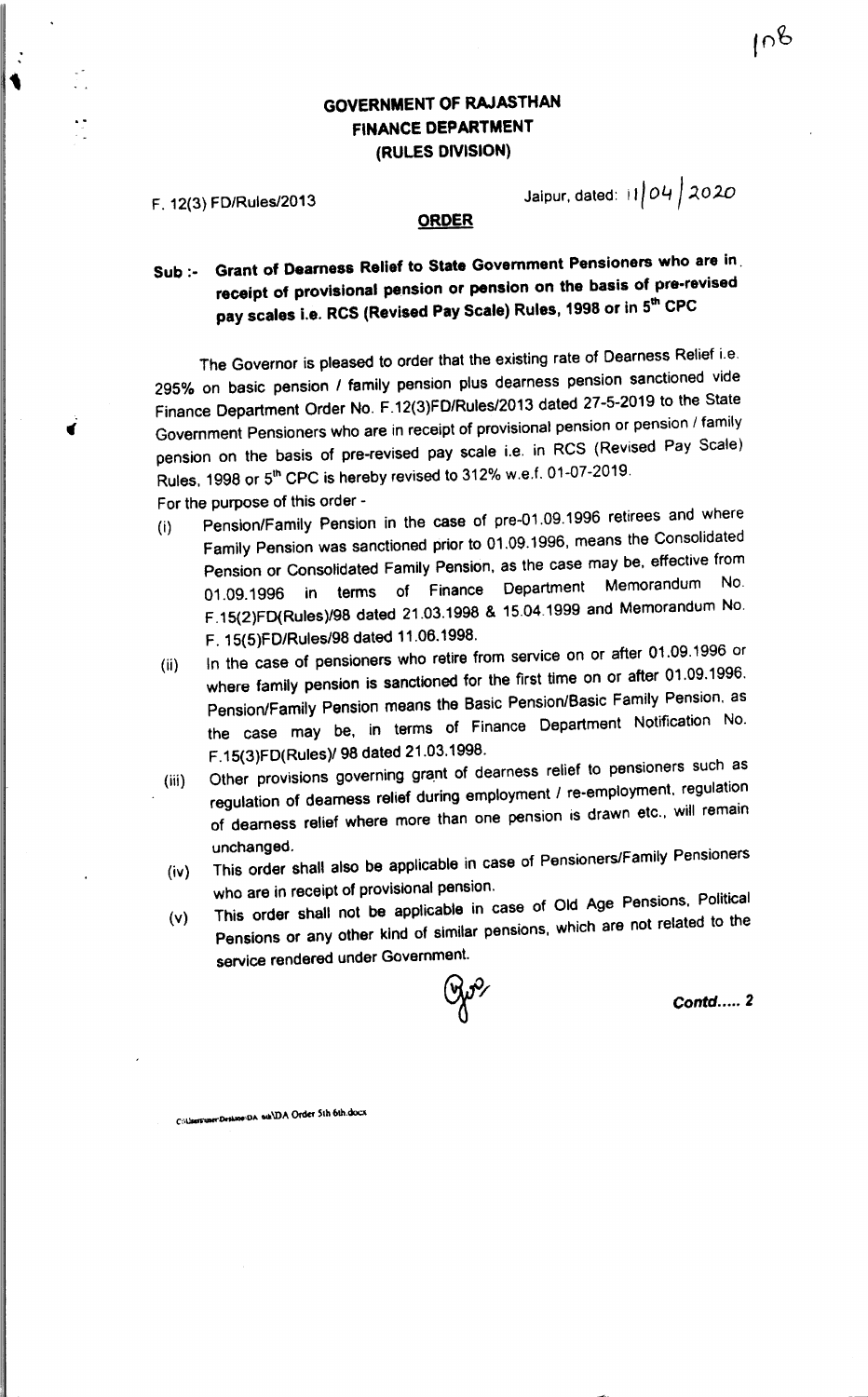- (vi) Dearness Relief at revised rates as above would also be admissible to pensioners who retired from service of Panchayat Samiti or Zila Parishad and whose Pension Payment Orders have been issued by the Director, Local Fund Audit Department or Director. Pension and Pensioners' 'Welfare Department, Rajasthan, Jaipur.
- (vii) The provision of this order shall also be applicable to those Govurnment servants who retired while drawing pay in the UGC pay scales / AICTE pay scales i.e. under 5<sup>m</sup> CPC.
- (viii) Payment of dearness relief involving a fraction of a rupee shall be rounded off to the next higher rupee.
- $(ix)$  The payment of arrears of Dearness Relief from 1-7-2019 to 29-2-20:20 shall be paid in April, 2020 and cash payment shall be admissible from 1.3-2020 i.e. pension for the month of March, 2020 payable on 01-04-2020.

By Order of the Governor,

*~""'J..Ql-O*

•*#/I*

(Hemant Kumar Gera) Secretary, Finance (Budget)

## Copy forwarded to the:-

- 1. Secretary to Hon'ble Governor.
- 2. Principal Secretary to Hon'ble Chief Minister.
- 3. All Special Assistants *I* Private Secretaries to Ministers / State Ministers
- 4. All Additional Chief Secretaries/ Principal Secretaries/Secretaries/Special Secretaries to the Government.
- 5. Sr. OS to Chief Secretary.
- 6. Accountant General Rajasthan, Jaipur (with 4000 spare copies).
- 7. All Sections of the Secretariat.
- 8. All Heads of the Departments.
- 9. Director, Treasuries & Accounts, Rajasthan, Jaipur with 100 spare copies for sending to all Sub-Treasury Officers.
- 10. All Treasury Officers.
- 11. Administrative Reforms (Gr. 7) Department with 7 spare copies.
- 12. Vidhi Rachana Sangthan, for Hindi translation.
- 13. Director, Pension and Pensioners' Welfare Department, Rajasthan, Jaipur (500 copies).
- 14. Technical Director, Finance Department (Computer Ceil).
- 15. Guard File.

Copy also to the -

- 1. Secretary, Rajasthan Legislative Assembly. Jaipur with 20 extra copies for Subordinate legislative Committees.
- 2. Registrar General. Rajasthan High Court, Jodhpur *I* Jaipur.
- 3. Secretary, Rajasthan Public Service Commission, Ajmer.
- 4. Secretary. Lokayukta Sachivalays, Jaipur.

Copy also forwarded to the: ..

C: Users wer Deskton DA 6th DA Order 5th 6th.docx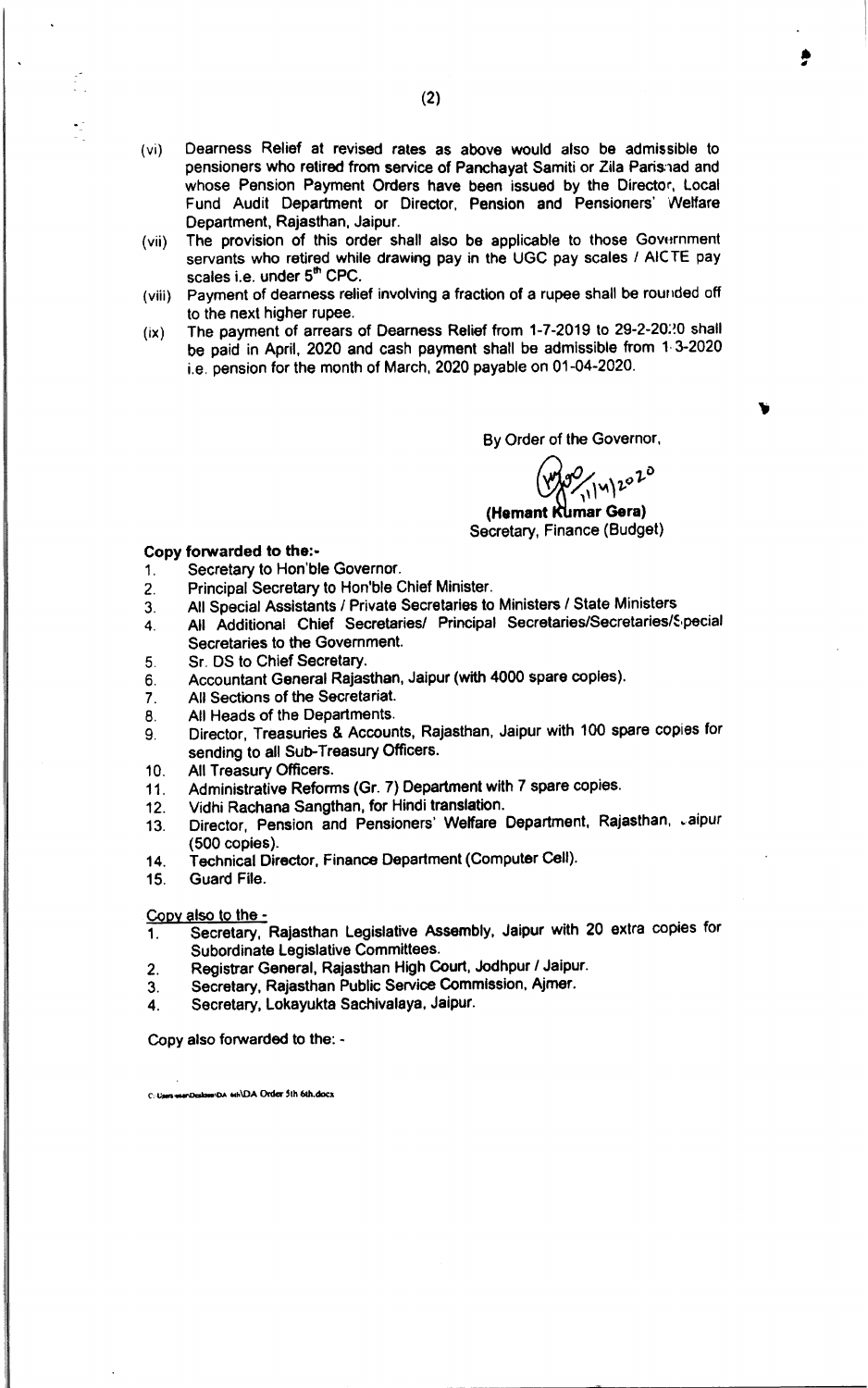1. The P.Chief Accountant, Reserve Bank of India. Central Office, Department of Government & Bank Accounts, Government Administration Division, C-7 Bandra Kurla Complex, 2nd Floor, Post Bag No.8143, Bandra (E) Mumbai-400051 ( 70 copies).

 $\mathcal{G}$ 

- 2. The Manager, State Bank of India, Sanganeri Gate, Jaipur (20 copies).
- 3. The Chief Manager, (Finance & Accounts), State Bank of India. Central office, Jaipur (1000 copies).
- 4. The Assistant General Manager, Bank of Baroda. 'Anand Shawan' Sansar Chandra Road, Jaipur (365 copies).
- 5. The Regional Manager. State Bank of India, Regional Office, Nehru Complex, Tonk Road, Jaipur (200 copies).
- 6. The Regional Manager, Punjab National Bank, Regional Office. Nehru Complex, Tonk Road, Jaipur (400 copies).
- 7. General Manager, UCO Bank, Head Office· II, Operations and Services Department, 3&4 DO Block, Sector-I, Salt Lake, Kolkata - 700 064
- 8. The Regional Manager, United Commercial Bank, Zonal Office, A38(B), Arced International, Ajmer Road, Jaipur (200 copies) .
- $\bullet$  9. The Regional Manager. Central Bank of India, Regional Office. 'Anand Shawan' Sansar Chandra Road, Jaipur (125 copies).
	- 10. Assistant General Manager, Allahabad Bank, A-3. Shubham Tower, Shastri Nagar, Jaipur.
	- 11. Zonal Manager, Bank of India, C-63, Sarojni Marg, C-Scheme, Jaipur.
	- 12. The Deputy General Manager, Bank of Baroda, Zonal Office, Opp.I.T.Office. Ahmedabad (250 copies).
	- 13. The Assistant General Manager, Bank of Baroda, Zonal Office, Suraj Plaza Sayajigunj, Baroda (250 copies).
	- 14. The Deputy General Manager. Bank of Baroda. Zonal Office: Saifee Building. Ditch Road, Nanpura, Surat (250 copies).
	- 15. The Assistant General Manager, Bank of Baroda, Zonal Office, LIC Investment Building, 45, Hazratgunj, Lucknow (300 copies).
	- 16. The Assistant General Manager, Bank of Baroda, Zonal Office, Vishvashanti Complex, Delhi Road, Meerut (150 copies).
	- 17. The Dy.General Manager, Bank of Baroda, Zonal Office, *217,* Sarat Bose Road, 2nd/3rd floor, Kolkata (100 copies),
	- 18. The Deputy General Manager, Bank of 8ardoa. Zonal Office, GO CP Ramaswamy Road, Alwarpet, Chennai (200 copies).
	- 19. The Deputy General Manager, Bank of Baroda. Zonal Office. Parliament Street, New Delhi (100 copies).
	- 20. Assistant General Manager (Finance & Accounts) State Bank of Travancore. Head Office, P.B.No.34, Poojappura. Thiruvananthapuram (30 copies).

رس کردہ<br>(Kirti Jain)<br>Joint Secretary-II

(Pension • *'21 2020)*

 $\mathbf{v}$ 

Citizen user Deshoo DA 6th DA Order 5th 6th doct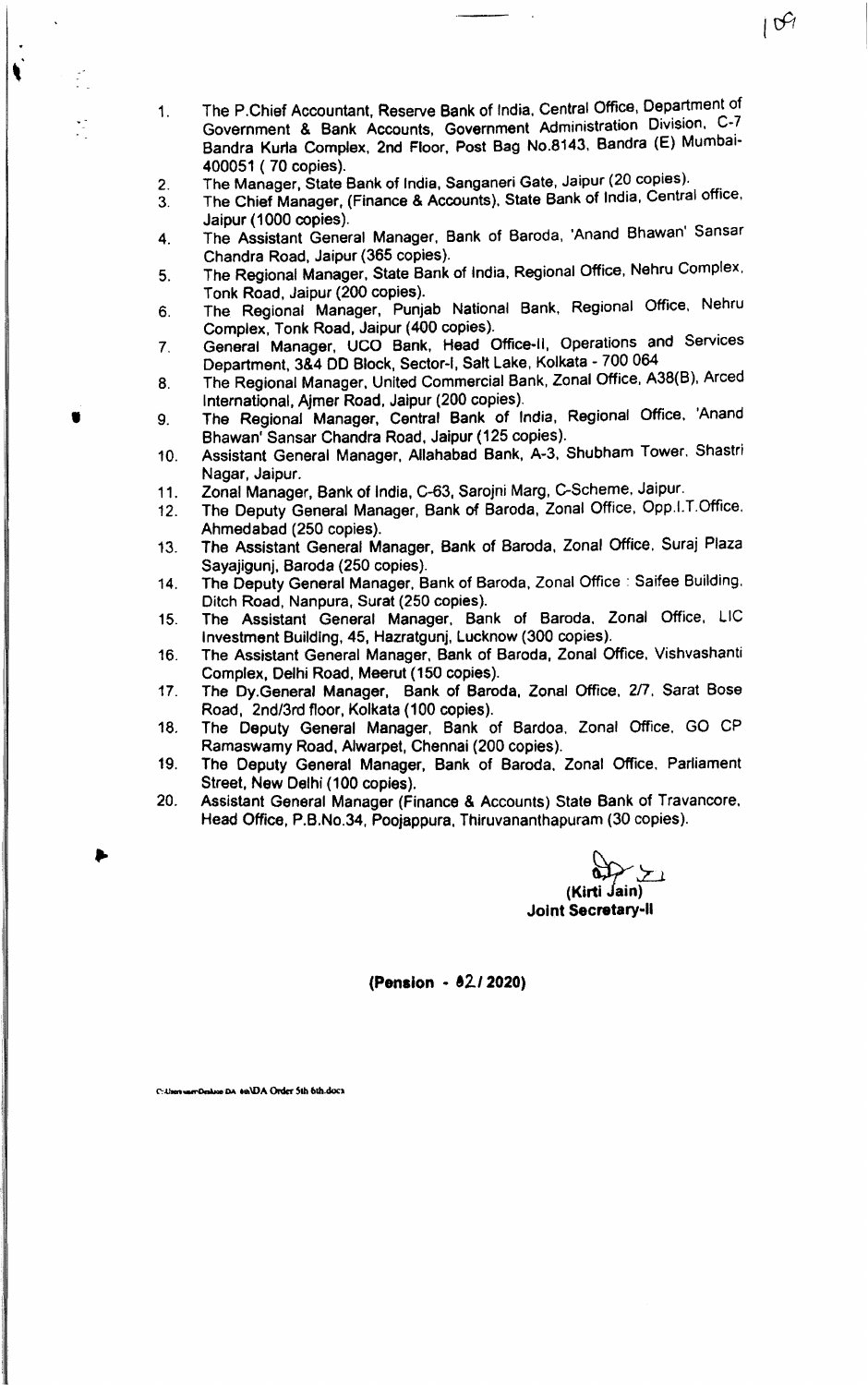## GOVERNMENT OF RAJASTHAN FINANCE DEPARTMENT (RULES DIVISION)

No.F.12(3)FD(Rules)/2013 **Jaipur. dated:** " | | 04 | 2020

#### ORDER

### Subject: - Grant of Dearness Relief to State Government Pensioners who are in receipt of provisional pension or pension in RCS (Revised Pay Scale) Rules, 2008 or in 6<sup>th</sup> CPC.

The Governor is pleased to order that the existing rate of Dearness Relief sanctioned vide Finance Department Order of even number dated 27-05-2019 to the State Government Pensioners who are in receipt of superannuation, retiring. invalid, compensation, family and extraordinary pension etc. shall be revised from 154% to , 1640/0 with effect from 01·07·2019.

For the purpose of this order -

- (i) Pension/Family Pension in the case of pre-01-01-2006 retirees and where Family Pension was sanctioned prior to 01-01·2006, means the Consolidated Pension or Consolidated Family Pension, as the case may be, effective from 01-01-2006 in terms of Finance Department Memorandum No. F.12(3)FD{Rules)/ 2008 dated 12-09-2008 as amended vide FD Memorandum dated 06-04-2013.
- (ii) In the case of pensioners who retire from service on or after 01-01-2006 or where family pension is sanctioned for the first time on or after 01·01·2006, Pension/Family Pension means the Basic Pension/Basic Family Pension, as the case may be, in terms of Finance Department Notification No. F.12(3)FD(Rules)/ 2008 dated 12-09-2008 as amended vide FD Notification dated 06-04-2013.
- (iii) Dearness Relief will also be admissible on the additional quantum of pension *I* family pension allowed to the pensioners who have attained the age of 80 years and above.
- (tv) Payment of Dearness Relief involving a fraction of a rupee shall be rounded off to the next higher rupee.
- (v) Other provisions goveming grant of dearness relief to pensioners' such as regulation of dearness relief during employment/re-employment, regulation of dearness relief where more than one pension is drawn etc., will remain unchanged.
- (vi) This order shall also be applicable in case of Pensioners/Family Pensioners who are in receipt of provisional pension.

*Contd 2*



C: UnervaccDesiace DA 6th UDA Order 5th 6th.docx

•

l ∤b ∙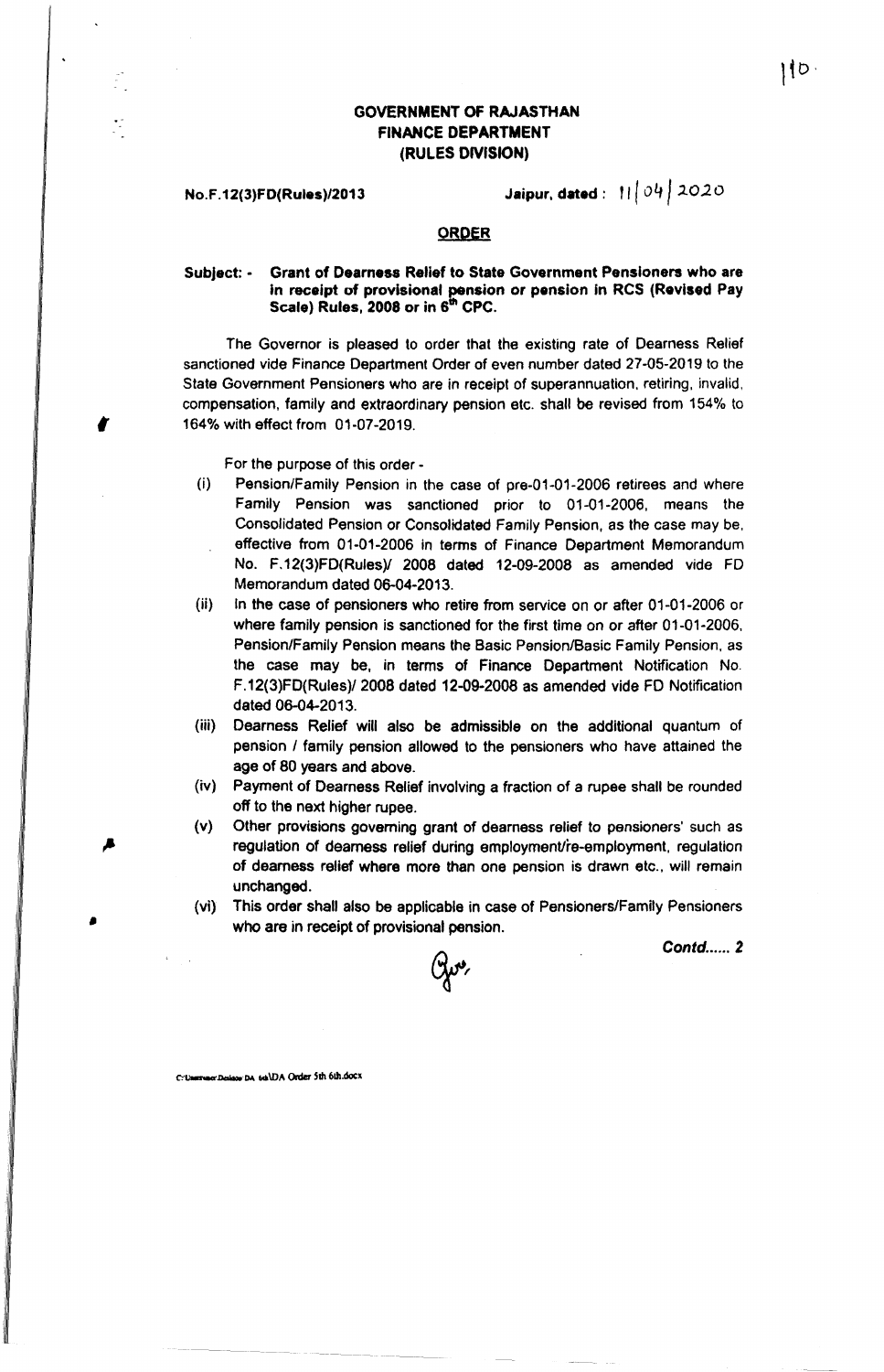- (vii) This order shall not be applicable in case of Old Age Pensions, Political Pensions or any other kind of similar pensions, which are not related to the service rendered under Government.
- (viii) Dearness Relief at revised rates as above would also be admissible to pensioners who retired/retire from service of Panchayat Samiti or Zila Parishad and whose Pension Payment Orders have been issued by the Director. Local Fund Audit Department or Director, Pension and Pensioners' Welfare Department. Rajasthan, Jaipur.
- (ix) The payment of arrears of Dearness Relief from 1-7-2019 to 29-2-2020 shall be paid in April, 2020 and cash payment shall be admissible from 1-3-2020 i.e. pension for the month of March, 2020 payable on 01-04-2020.

By order of the Governor,

*~~'V'.).O*

a,

(Hemant Kumar Gera. Secretary Finance (Bueget)

Copy forwarded to the: -

- 1. Principal Secretary to Hon'ble Governor.
- 2. Principal Secretary to Hon'ble Chief Minister.
- 3. All Special Assistants *I* Private Secretaries to Ministers *I* State Ministers.
- 4. All Additional Chief Secretaries/ Principal Secretaries/Secretaries/Special Secretaries to the Government.
- 5. Sr. OS to Chief Secretary.
- 6. Accountant General Rajasthan, Jaipur ( with 4000 spare copies).
- 7. All Sections of the Secretariat.
- 8. All Heads of the Departments.
- 9. Director, Treasuries & Accounts, Rajasthan, Jaipur with 100 spare copes for sending to all Sub-Treasury Officers.
- 10. All Treasury Officers.
- 11. Administrative Reforms (Gr. 7) Department with 7 spare copies.
- 12. VidhiRachanaSangthan, for Hindi translation.
- 13. Director, Pension and Pensioners' Welfare Department, Rajasthan, Jaipur (500 copies),
- 14. Technical Director, Finance Department (Computer Ceil).
- 15. Guard File. •

Copy also to the -

- 1. Secretary. Rajasthan Legislative Assembly, Jaipur with 20 extra copies for Subordinate Legislative Committees.
- 2. Registrar General, Rajasthan High Court, Jodhpur *I* Jaipur.

C:\Users wer Desiano DA 6th\DA Order 5th 6th.docx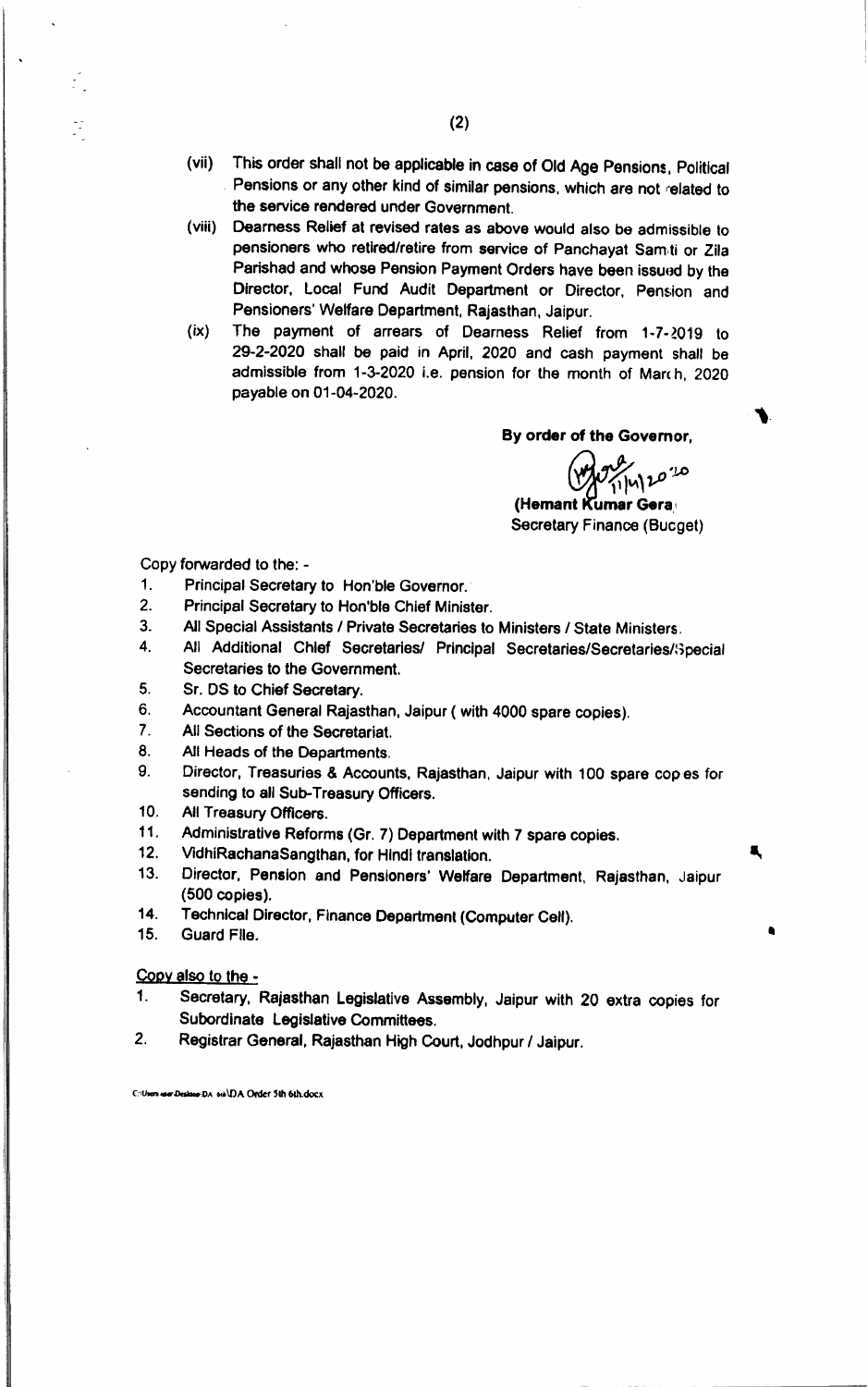- 3. Secretary, Rajasthan Public Service Commission. Ajmer.
- 4. Secretary, LokayuktaSachivalaya, Jaipur.

Copy also forwarded to the:•.

- 1. The P,Chlef Accountant. Reserve Bank of India. Central Office, Department of Government & Bank Accounts, Government Administration Division, C-7 8andraKurta Complex, 2nd Floor. Post Bag No.8143, Bandra (E) Mumbai-400051 ( 70 copies),
- The Manager, State Bank of India. Sanganeri Gate, Jaipur (20 copies). 2.
- The Chief Manager, (Finance & Accounts). State Bank of India. Central office. Jaipur (1000 copies). 3.
- The Assistant General Manager, Bank of Baroda. 'AnandBhawan' Sansar Chandra Road. Jaipur (365 copies). 4.
- The Regiona' Manager. State Bank of India, Regional Office. Nehru Complex. Tonk Road, Jalpur (200 copies). 5.
- The Regional Manager, Punjab National Bank, Regional Office. Nehru Complex. Tonk Road, Jalpur (400 copies). 6.
- General Manager. UCO Bank, Head Office-II. Operations and Services Department. 3&4 DD Block, Sector-I, Salt Lake, Kolkata - 700 064 7.
- The Regional Manager. United Commercial Bank. Zonal Office, A38{B}. Arced International, Ajmer Road, Jaipur (200 copies). 8.
- The Regional Manager, Central Bank of India, Regional Office. 'AnandBhawan' Sansar Chandra Road. Jaipur (125 copies). 9.
- 10. Assistant General Manager, Allahabad Bank, A-3, ShubhamTower, Shastn Nagar. Jalpur.
- 11. Zonal Manager, Bank of India, C-63. SarojniMarg. C-Scheme. Jaipur,
- 12. The Deputy General Manager, Bank of Baroda, Zonal Office. Opp.I.T.Office. Ahmedabad (250 copies).
- 13. The Assistant General Manager, Bank of Baroda. Zonal Office. Suraj Plaza Sayajigunj, Baroda (250 copies).
- 14. The Deputy General Manager. Bank of Baroda, Zonal Office: SaifeeBuilding. Ditch Road, Nanpura, Sural (250 copies).
- 15. The Assistant General Manager. Bank of Baroda, Zonal Office. LlC Investment Budd'ng. 46, Hazratgunj, Lucknow (300 copies).
- 16. The Assistant General Manager, Bank of Baroda, Zonal Office, Vishvashanti Complex, Deihl Road, Meerut (150 copies).
- 17. The Oy.General Manager, Bank of Baroda. Zonal Office. *2/7.* Sarat Bose Road, 2nd/3rd floor, Kolkata (100 copies).
- 18. The Deputy Genefal Manager, Bank <sup>0</sup>' 8ardoa, Zonal Office. GO CP Ramaswamy Road, Alwarpet, Chennai (200 copies).
- 19. The Deputy General Manager, Bank of Baroda. Zonal Office, Parliament Street. New Delhi (100 copies).
- 20. Assistant General Manager (Finance & Accounts) State Bank of Travancore. Head Office. P.B.No.34, Poojappura. Thiruvananthapuram (30 copies).

(Kirti Jain)

 $\vert$   $\vert$   $\vert$ 

Joint Secretary-II

## (Pen.lon • *03/2020)*

workhouse DA sailDA Ceder 5th 6th divis

Ł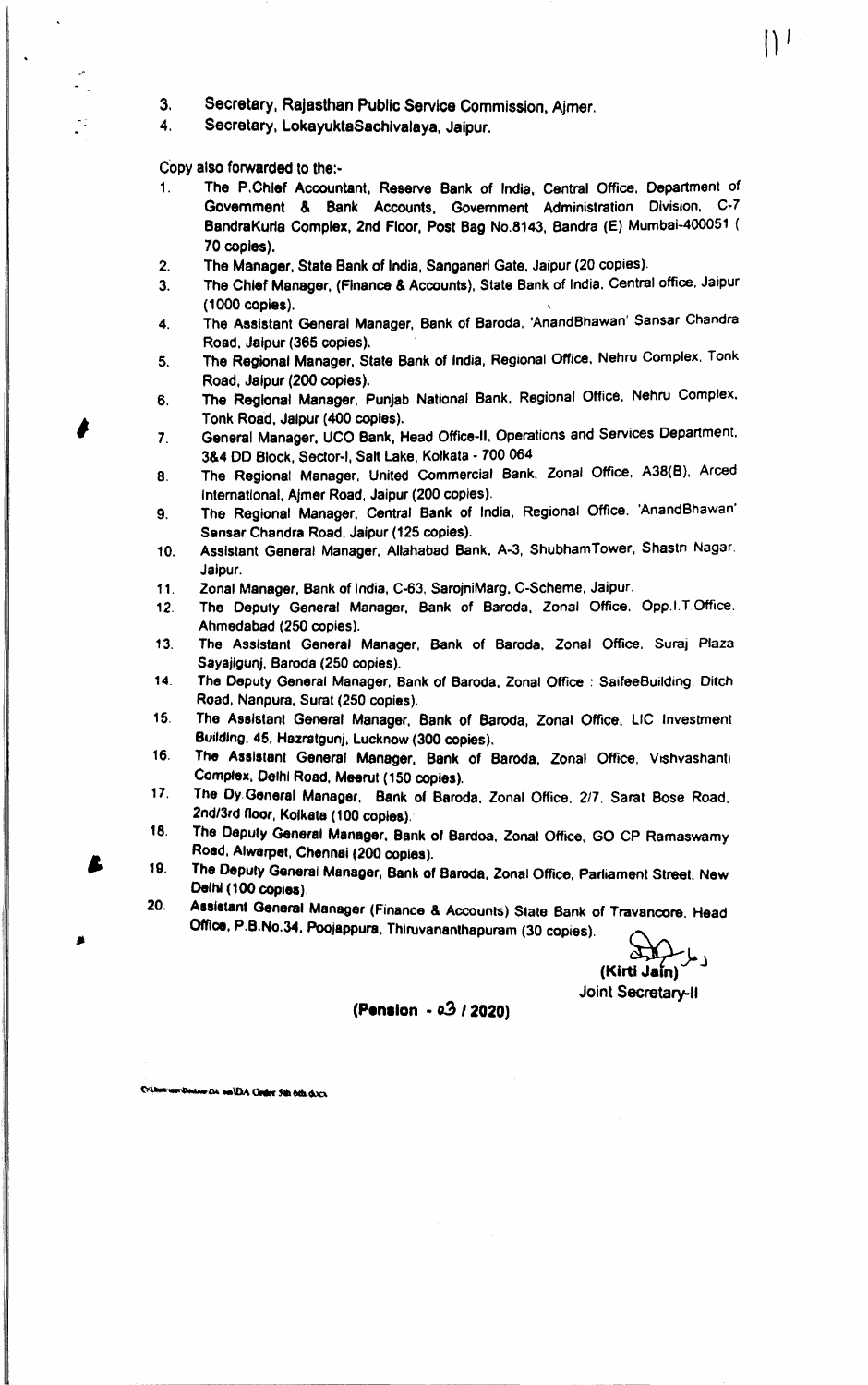

RAJASTHAN RAJYA VIDYUT PRASARAN NIGAM LIMITED [Corporate Identity Number (CIN) : U40109RJ2000SGC016485] Regd. Office: VidyutBhawan, Jyoti Nagar, Jaipur -302005  $\sim$   $\frac{1}{2}$  (AN ISO 9001: 2008 CERTIFIED COMPANY)  $\sim$ 



RVPN-F&R No.: 1332

No.:RVPN/AAO/F&R/F.34(II)/D.  $249$ 

JAIPUR, Dated  $20/4$   $20$ 

## ORDER

Sub:- Grant of Dearness Relief to the Pensioners of RVPN who are in receipt of provisional pension or pension on the basis of pay drawn in the pre-revised pay scale i.e. in RCS(Revised Pay Scale) Rules, 1998 or in 5<sup>th</sup> CPC and in the Revised Pay Scales, 2008.

In exercise of the powers conferred vide order No. RVPN/ADMO/AS/CC/F&R /D.205 dated 01.12.2001, the Chairman and Managing Director, RVPN, is pleased to adopt the Finance Department, GoR's orders No. F.12(3) FD/Rules/2013 dated 11.04.2020 (copy enclosed) and No. F.12(3) FD/Rules/2013 dated 11.04.2020 (copy enclosed).

- (A) Accordingly, the rate of Dearness Relief payable to those Nigam pensioners, who are in receipt of provisional pension or pension/family pension on the basis of pay drawn in the pre-revised pay scale i.e. in RCS (Revised Pay Scale) Rules, 1998 or 5<sup>th</sup> CPC is hereby revised from 295% to 312% w.e.f. 01.07.2019
- (B) Accordingly, the rate of Dearness Relief payable to those Nigam pensioners. who are in receipt of superannuation, retiring, invalid, compensation, family and extraordinary pension etc. under RCS (Revissed Pay) Rules, 2008 is hereby revised from 154% to 164% w.e.f. 01.07.2019.

The amount of increased Dearness Relief shall be added in the pension/family pension for the month of March, 2020 and onwards. Payment of arrears of Dearness Relief i.e. 295% to 312% or 154% to 164% for the period from 01.07.2019 to 29.02.2020 shall be paid in one instalment i.e. with the pension/family pension of April, 2020.

Ene!: As above.

By Order,

~, (Sourabh Bhatt) Chief Accounts Officer (P&F)

Copy submitted/forwarded to the following for information and circulation in various offices under their jurisdiction and control:-

- 1. The Chief Controller of Accounts, RVPN, Jaipur.
- 2. The Secretary (Admn.), RVPN, Jaipur.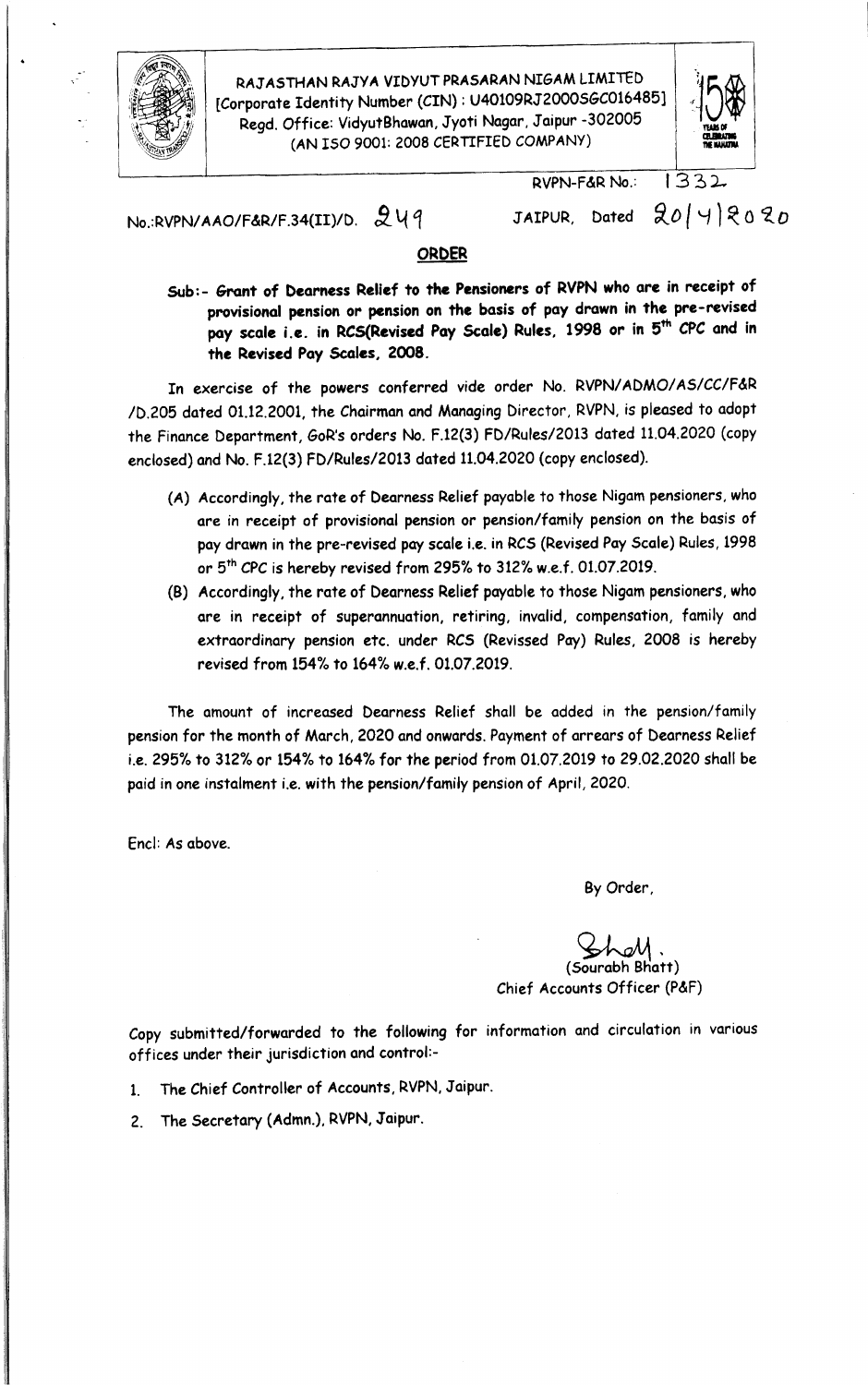- 3. The Chief Engineer (PP&D/IT/Procurement/MPT&S/NPP&RA/LD/ ), RVPN, Jaipur.
- 4. The Zonal Chief Engineer (T&C), RVPN, Jaipur/Ajmer/Jodhpur.
- 5. The Zonal Chief Engineer (Civil), RVPN, Jaipur/Jodhpur.
- 6. The Company Secretary, RVPN, Jaipur

 $\ddot{\phantom{a}}$ 

- 7. The Controller of Internal Audit, RVPN, Jaipur.
- 8. The Chief Accounts Officer (A/Cs & W&M/Procurement/PP&D/P&F-Cont.), RVPN, Jaipur
- 9. The Regional Chief Accounts Officer, Jaipur/Ajmer/Jodhpur Zone, Jaipur/Ajmer/Jodhpur.
- 10. The Joint Director Personnel (HRD), RVPN, Jaipur.
- 11. The Joint Legal Remembrancer, RVPN, Jaipur.
- 12. The Superintending Engineer (
Here is no behavior in North States 10, RVPN, Jaipur.
- 13. The Incharge, Data *Centre,* RVPN, 101, Vidyut Bnowan, Jaipur.
- 14. The Dy. Controller of Accounts (P&F), RVPN, Jaipur.
- 15. The Sr. Accounts Officer ( ), RVPN, Jaipur.
- 16. The Accounts Officer ( ), RVPN, Jaipur.
- 17. The PRO, RVPN, Jaipur.
- 18. PS to CMD, RVPN, Jaipur.
- 19. PS to Director (Finance/Technical/Operations)., RVPN, Jaipur.
- 20. Office Order/Master File.

*r ~""'\~~* Asstt. Accounts Officer (F&R)

Note: Orders are also available on the Nigam's website [www.rvpn.co.in](http://www.rvpn.co.in)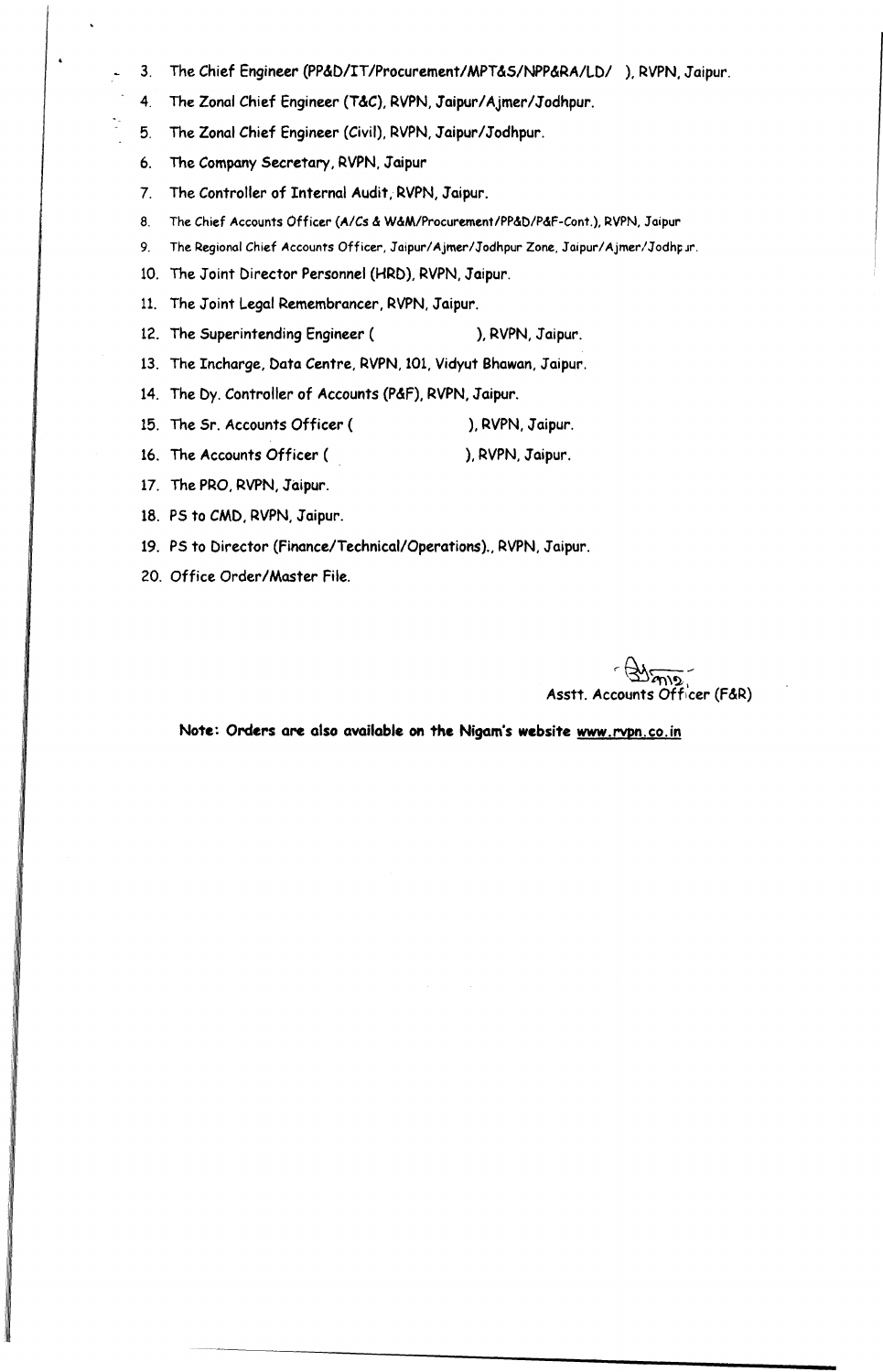# IAIPUR VIDYUT VITRAN NIGAM LIMI'

CIN: U40109RJ2000SGCOJ6486 , (A Government of Rajasthan Undertaking)

Regd. Office: Vidyut Bhawan, Janpath, Jyoti Nagar, Jaipur 302005

Ij',j q

*J.*

TeWax: +91-141-2740264 / Email: [caoia@ivvn1.org/](mailto:caoia@ivvn1.org/) Website: <http://energy.rajastban.gov.in/jvvnl> No. *JPD/CAO(H\)/AAOlRules/F.* 100/ D,.12-"3 Jaipur, 'dated: - 1'.S *<sup>16</sup>* ?(~~

### **ORDER**

# Sub: - Grant of Dearness Relief to Nigam Pensioners running in  $6<sup>th</sup>$ CPC, 2008.

In exercise of the powers conferred vide order No. *JPD/CAO(IA)lRules IF.* 90/ D. 3203 dated 20.01.2014, the Managing Director is pleased to adopt the Finance Department (Rules Division), GoR's order No. F.12(3) FD/Rules/2013 dated *.* 11.04.2020 (copy enclosed) regarding grant of Dearness Relief to the State Government pensioners for application in respect of pensioners of Nigam from 154% to 164% w.e.f. 01.07.2019. Accordingly, the existing rate of Dearness Allowance , , payable to the pensioners of the Nigam in office order No. *JPD/CAO(IA)/AOlRulesl* F.100/D. 2271 dated: 18.07.2019 (JPD/Rules-1255) shall be revised from 154% to 164%. w.e.f. 01.07.2019.

Payment of Dearness Relief involving a fraction of a rupee shall be rounded off to next higher rupee. The provisions of this order shall also be applicable to the pensioners of erstwhile RSEB.

The amount of Dearness relief at increased rate for the month of May, 2020 and onwards shall be paid alongwith pension for respective month and the arrears of increased Dearness Relief i.e. 154% to 164% for the period of 01.07.2019 to 30.04.2020 will be arranged/released in one instalment with the pension for the month of May, 2020 payable in June, 2020.

By Order,

(Dr. R.P .Gupta)

Chief Accounts Officer (IA) Copy submitted/forwarded to the following for information and circulation in various offices under their jurisdiction and control: -

- 1. The Chief Engineer/Zonal Chief Engineer ( ), JPD, \_
- 2. The Chief Controller of Accounts/Chief Personnel Officer, JPD, Jaipur

3. The Dy. Chief Engineer ( ), JPD,

- 4. The Chief Accounts Officer (FM-W&M/ R&B) JPO, Jaipur.
- 5. The Secretary (Admn.)/Company Secretary, JPO, Jaipur.
- 6. The Addl. Superintendent of Police (Vig.), JPO, Jaipur.
- 7. The Sr. Accounts Officer ( )/ Dy. Director of Personnel ( ), JPD,